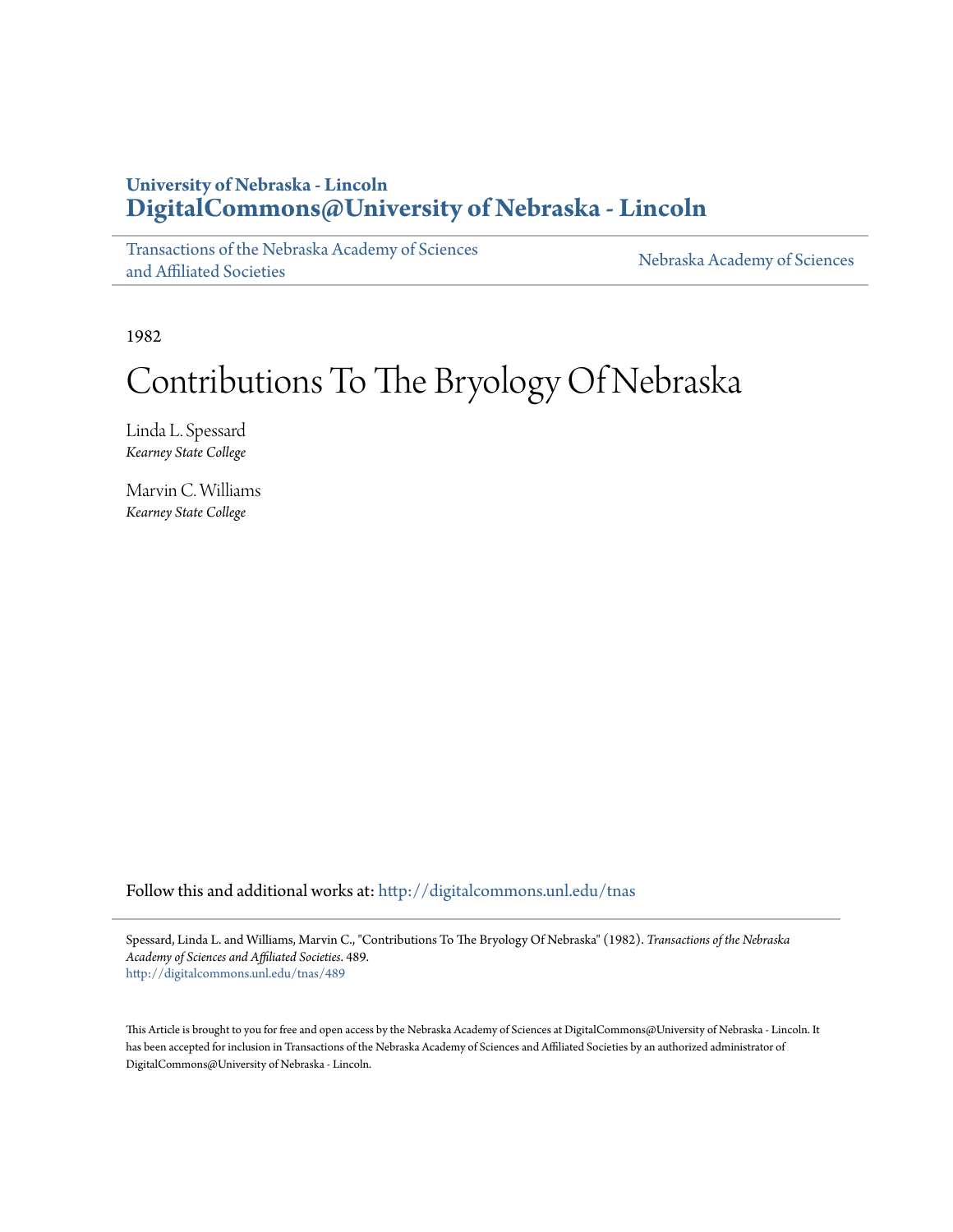# CONTRIBUTIONS TO THE BRYOLOGY OF NEBRASKA

Linda L. Spessard and Marvin C. WiJliams

Department of Biology Kearney State College Kearney, Nebraska 68847

Fourteen Nebraska county records for bryophytes are presented. Twenty-four mosses in 19 genera and one species of liverwort are reported.

t t t

#### **INTRODUCTION**

This paper lists bryophytes collected in the following Nebraska counties: Adams, Buffalo, Custer, Dawson, Hall, Harlan, Howard, Keamey, Phelps, Platte, Saline, Sioux, Valley, and Webster. The collections have been identified, catalogued, and placed in the Keamey State Herbarium

Bryophyte reports have been made for the studied counties by: Webber (1889 and 1892), Evans (1924), Wolfe (1924), Koch (1971), Churchill (1977 and 1979), Churchill and Redfeam (1977), Jacobson and Prior (1979), and Williams and Spessard (1979), but none included the bryophytes listed here.

Twenty-four species in 19 genera of mosses and one liverwort species were collected by N. J. Czaplewski (NJC), J. R. Fomey (JRF), M. G. Fougeron (MGF), D. R. Friskopp (DRF), D. L. Jensen (DLJ), and M. C. Williams (MCW). Nomenclature follows Crum, Steere, and Anderson (1973) for the mosses and Stotler and Crandall-Stotler (1977) for the liverwort. Collection numbers and voucher specimens are given for each collection.

#### COLLECTIONS

#### Musci

*Amblystegium serpens* (Hedw.) B. S. G.

HARLAN CO: 0.4 km below Harlan County Dam on Republican River, MCW 252, near stream bank on N side of Republican River; 6.4 km S and 0.4 km E of Alma, MCW *209,* taken from rotting log. WEBSTER CO: Willa Cather Prairie, 9.2 km S and 0.8 km W of Red Cloud, MCW 71, on base of a concrete horse-tank; 0.4 km S and 4.4 km W of Guide Rock, DRF 23, on moist bank under *Ulmus americana* L.; 2.4 km S and 0.8 km E of Guide Rock, DRF 28, taken on shale and sand bluff on S side of E-W gravel road.

*A. varium* (Hedw.) Lindb.

HARLAN CO: 0.4 km below Harlan County Dam on Republican River, MCW 252, near stream bank on N side of Republican River. KEARNEY CO: 2.4 km W on River Road off US 10 S of Platte River, MCW and MGF 268, on moist, sandy soil.

#### *Barbula fallax* Hedw.

BUFFALO CO: 3.2 km S and 9.7 km E of Ravenna (Sweet Creek), DRF *20,* in E road ditch about 6.5 m S of county-road bridge over Sweet Creek; 11.3 km N and 4.8 km E of Keamey, DU 259, on W side of road in ditch. KEARNEY CO: 8.0 km N, 1.6 km E and 0.4 km S of Minden, JRF 134, on shaded bank on S side of Dry Creek.

#### *B. unguiculata* Hedw.

KEARNEY CO: First road S of Platte River on US 44 S of Keamey, DLJ 246, on moist, sandy soil of creek bank. PHELPS CO: Rock Falls Historical Park, JRF *120,* on rocks near falls above and on S side 0.6 m from water. WEBSTER CO: Willa Cather Prairie, S of Red Cloud, MCW *205a,* on dry soil.

#### *Brachythecium oxycladon* (Brid.) Jaeg. and Sauerb.

ADAMS CO: 907 North Burlington Street, Hastings, JRF *107,* NW side of house, growing in nearly constant shade beneath conifer.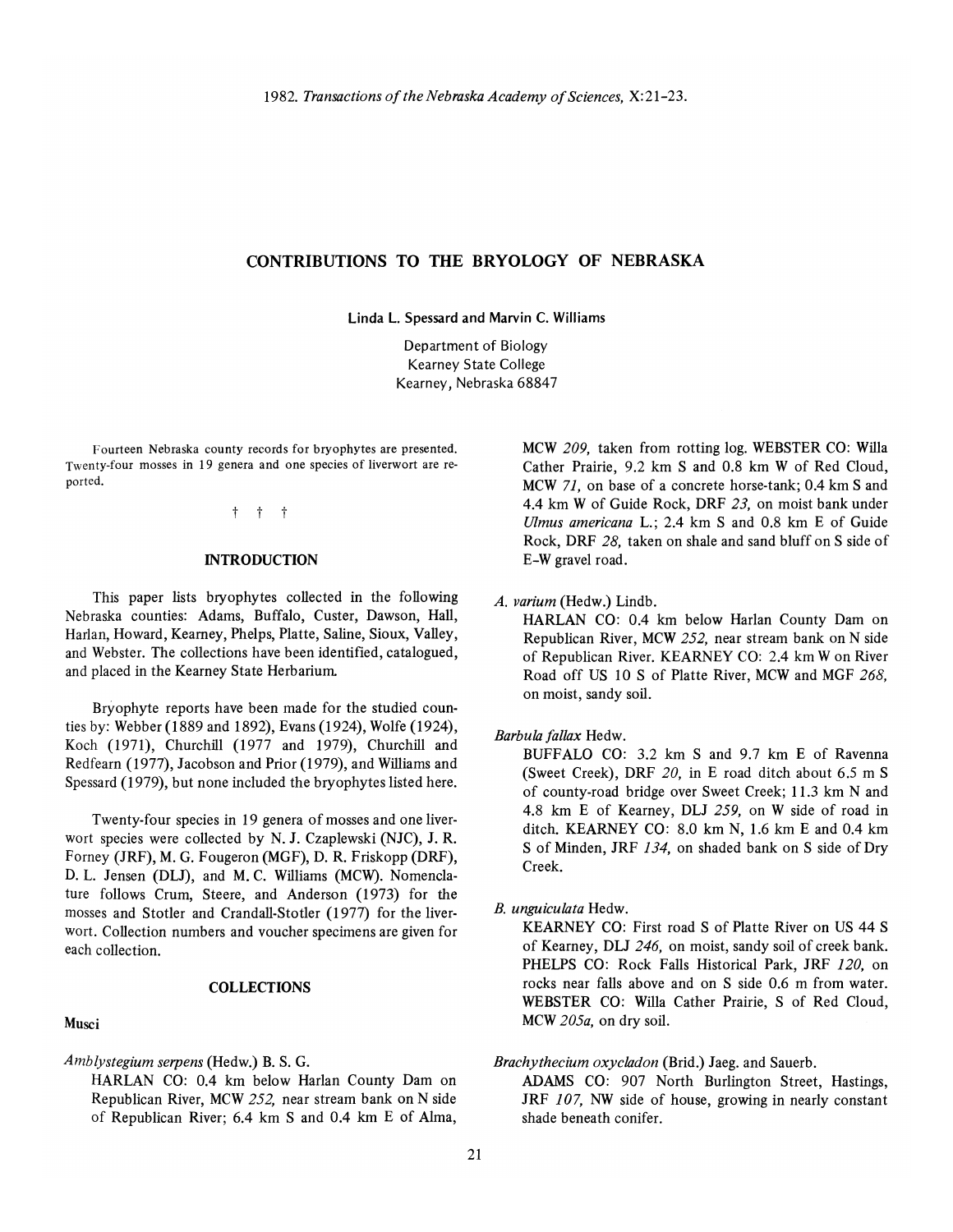#### 22 L. L. Spessard and M. C. Williams

#### *B. salebrosum* (Web. and Mohr) B. S. G.

PHELPS CO:  $9.6 \text{ km } W$ ,  $0.8 \text{ km } S$  and  $0.8 \text{ km } W$  of Atlanta in Rock Falls Historical Park, JRF 118, growing on S side of stream on steep bank. SALINE CO: 3.2 km W of Dewitt, MCW 77, taken from bank of the Blue River under the railroad bridge. VALLEY CO: Ord, MCW *280,*  on base of *Ulmus americana.* 

#### *Bryum algovicum* Sendtn. *ex* C. Muell.

BUFFALO co: 4.8 km S of Shelton, JRF 136, growing at base of *Populus deltoides* Rydb.; Kearney westbound rest area on S side of I-80, DLJ 242, SW corner of pond along N side of road; rest area lake W of Kearney on 1-80, DLJ 247, S of pond, 2 m from water's edge; Coot Shallows Wildlife Pond, 2.4 km W of Odessa Exit on 1-80, DLJ 248, N side of pond along shore;  $4.8 \text{ km}$  N and  $0.8$ km E of Youth Development Center, DLJ 258, S side of road; Bassway Strip, DU 167, in shaded area near dead *Populus deltoides* but on soil; Bufflehead Wildlife Area, DLJ 169, on S side of lake on soil; Ravenna State Recreation Area, MCW 70, on moist, sandy soil. DAWSON CO: 0.8 km W of Cozad in city park, MCW 229, on soil under trees. HALL CO: 6.8 km S of Wood River on SE side of Platte River, MCW *212a,* on moist soil. HARLAN CO: Near Republican River below Harlan County Dam, MCW  $264$ , on moist, sandy soil; 2.4 km S and 1.6 km W of Alma, MCW 266, on moist soil near stream bank. KEAR-NEY CO: Lillian Rowe Sanctuary, MCW 188, on N side of bank, on moist soil; 2.4 km W on River Road off US 10 S of Platte River, MCW and MGF 268, on moist, sandy soil.

# *B. argenteum* Hedw.

ADAMS CO: 907 North Burlington Street, Hastings, JRF *106,* growing on soil in shade of house. HARLAN CO: 14.5 km N of Republican City, MCW *208,* on soil near roadside. WEBSTER CO: Pawnee Dam 14.5 km E and 5.6 km S of Red Cloud, MCW 74, on wooden bridge near irrigation canal.

#### *Campylium hispidulum* (Brid.) Mitt.

BUFFALO CO: 12.9 km N and 4.0 km E of Kearney on US 10, DLJ 257, on soil in ditch.

# *Ceratodon purpureus* (Hedw.) Brid.

HARLAN CO: Harlan County Reservoir, MCW *300,* on moist soil.

#### *Drepanocladus aduncus* (Hedw.) Warnst.

HARLAN CO: Below Harlan County Dam, MCW *210c,*  on moist soil.

#### *Entodon cladorrhizans* (Hedw.) C. Mue1l.

CUSTER CO: Victoria Springs Special Use Area, MCW

61, on fallen *Salix* sp.log over shallow, marshy backwater of Victoria Creek.

#### *Funaria hygrometrica* Hedw.

HALL CO: 4.8 km S of Grand Island, MCW 231, on moist, sandy loam.

#### *Hygroamblystegium tenax* (Hedw.) Jenn.

SIOUX CO: 9.6 km N, 4.0 km W of Harrison, NJC 58, on dry rock in creek; Gilbert Baker Wildlife Area, Monroe Canyon Creek, 8.0 km N, 2.8 km W of Harrison, NJC *60,* on half-submerged rock in stream.

#### *Leptobryum pyriforme* (Hedw.) Wils.

PHELPS CO: Rock Falls Historical Park, JRF 119, growing on rocks of falls at edge of water.

# *Leptodictyum riparium* (Hedw.) Warnst.

ADAMS CO: 907 North Burlington Street, Hastings, JRF *108,* growing on soil at SE corner of house near bushes. PHELPS CO: Along Spring Creek, MCW 213, growing on rocks along creek; Rock Falls Historical Park, JRF 121, on bark at base of tree. WEBSTER CO: 1.6 km S and 2.8 km W of Red Cloud, DRF 26, on moist bank of Indian Creek; 4.8 km S and 0.2 km W of Red Cloud, DRF 24, moist soil; 6.4 km S and 4.0 km E of Red Cloud, DRF 21, on wet soil; near Argyl Recreation Area, Red Cloud, MCW 72, on soil near creek-bed bridge.

#### *Leskea gracilescens* Hedw.

SALINE CO: Tuxedo Park, Crete, MCW 78, on bark at the base of *Fraxinus americana* L. WEBSTER CO: 1.6 km Sand 2.4 km W of Guide Rock, DRF 25, on soil along Advent Creek; Willa Cather Prairie S of Red Cloud, MCW 69, on soil at base of tree.

#### L. *obscura* Hedw.

SALINE CO: 4.0 km S, 1.6 km W of Wilbur, MCW  $81$ , on bark of dead tree along the bank of Blue River.

#### *Mnium cuspidatum* Hedw.

HALL CO: 1223 West 10th Street, Grand Island, MCW 99, on soil near base of house. HOWARD CO: Loup River, 4.8 km N of St. Paul, DU *250,* on shaded soil. WEBSTER CO: 2.4 km S and 0.8 km E of Guide Rock, DRF 29, on sand and shale bluff on the S side of E-W gravel road.

#### *Orthotrichum pumilum* Sw.

HALL CO: 7.2 km S of Wood River on SE side of Platte River, MCW 212b, on tree bark. WEBSTER CO: 0.4 km Sand 3.6 km W of Guide Rock, DRF 27, on bark of fallen *Acer negundo* L.